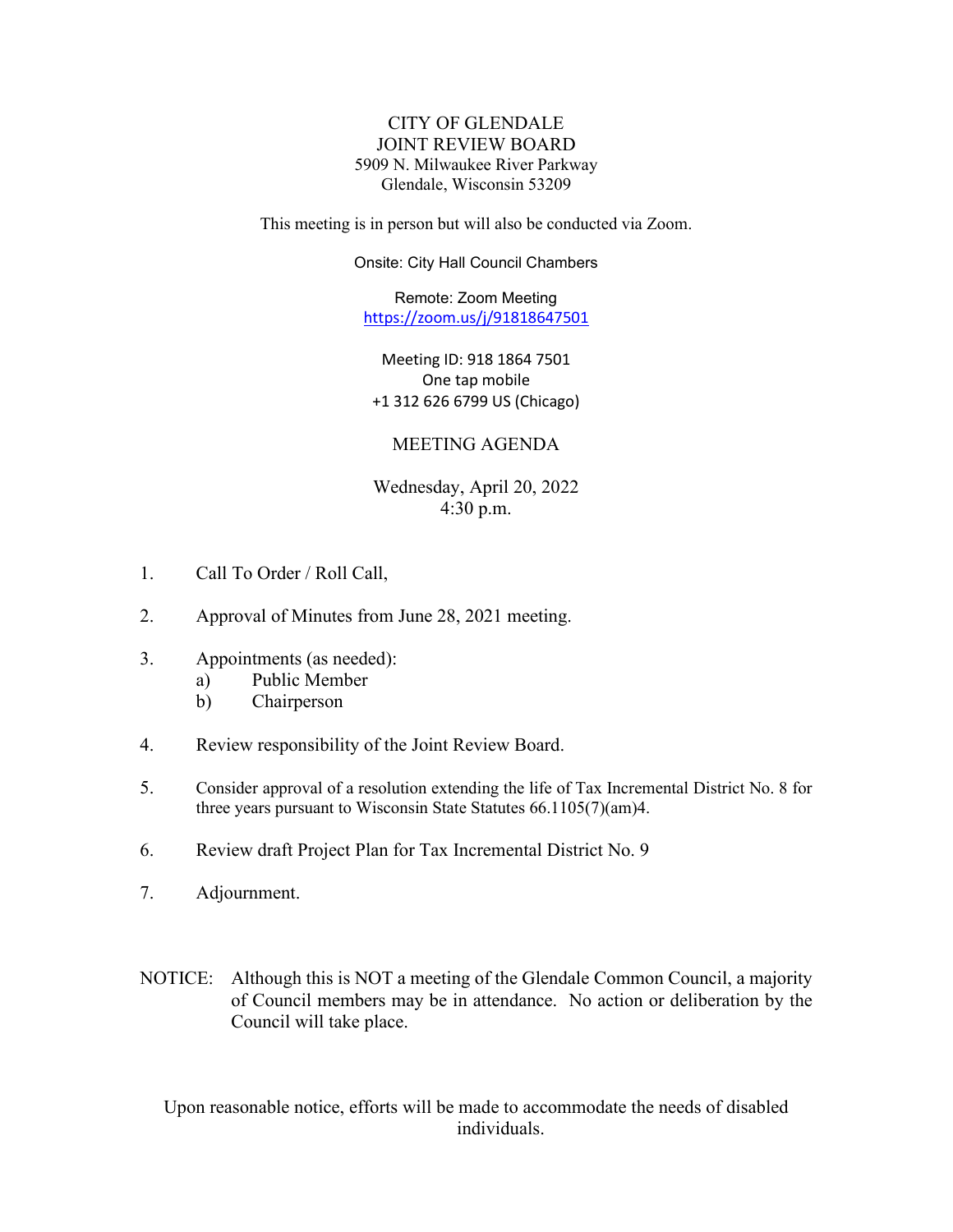# **CITY OF GLENDALE JOINT REVIEW BOARD** Meeting Minutes June 28, 2021

<span id="page-1-0"></span>Regular meeting of the Joint Review Board of the City of Glendale held via Zoom teleconference call.

The meeting was called to order by Mayor Kennedy at 1:00 p.m.

Roll Call: Present: Mayor Bryan Kennedy; Mr.Jeff Pruefer, Nicolet School District; Mr. Aaron Hertzberg, Economic Development Director of Milwaukee County; Dr. Elliot Moeser, Citizen of Glendale. Absent: Dr. Wilma Bonaparte, Vice President of Milwaukee Area Technical College.

Other Officials Present: City Administrator Rachel Safstrom; Deputy City Administrator Shawn Lanser; City Attorney John F. Fuchs; City Clerk Megan Humitz.

## OPEN MEETING NOTICE.

Administrator Safstrom advised that in accordance with the Open Meeting Law, the local news media was advised on Thursday, June 24, 2021, of the date of this meeting; that the agenda was posted on the official bulletin board of City Hall, the Glendale Police Department, and the North Shore Library; that copies of the agenda were made available to the general public in the Municipal Building and the Police Department, and those persons who requested, were sent copies of the agenda.

## ADOPTION OF JOINT REVIEW BOARD MINUTES.

Motion was made by Mr. Moeser, seconded by Mr. Hertzberg, to approve the minutes of the meeting held on September 15, 2020. Ayes: Mayor Kennedy, Mr. Pruefer, Mr. Hertzberg, Dr. Moeser. Noes: None. Abstain: None. Absent: Dr. Bonaparte. Motion carried unanimously.

## COMMUNICATIONS, APPLICATIONS AND PETITIONS.

# Discussion to review the 2020 Annual Report and the performance and status of Tax Incremental District No. 7 and No. 8

Deputy City Administrator Lanser explained the reports for Glendale Tax Incremental Districts are to be reviewed by the Joint Review Board annually. TID #7 restructured outstanding debt obligations in 2020, and projects to close in 2028. TID #8 is now a pay-as-yougo TIF that contributes available TIF increment to the developer to 2033.

Mr. Hertzberg inquired as to any anticipated developments within TIF 8. Mayor Kennedy stated there are numerous developments currently in the works which will be finished in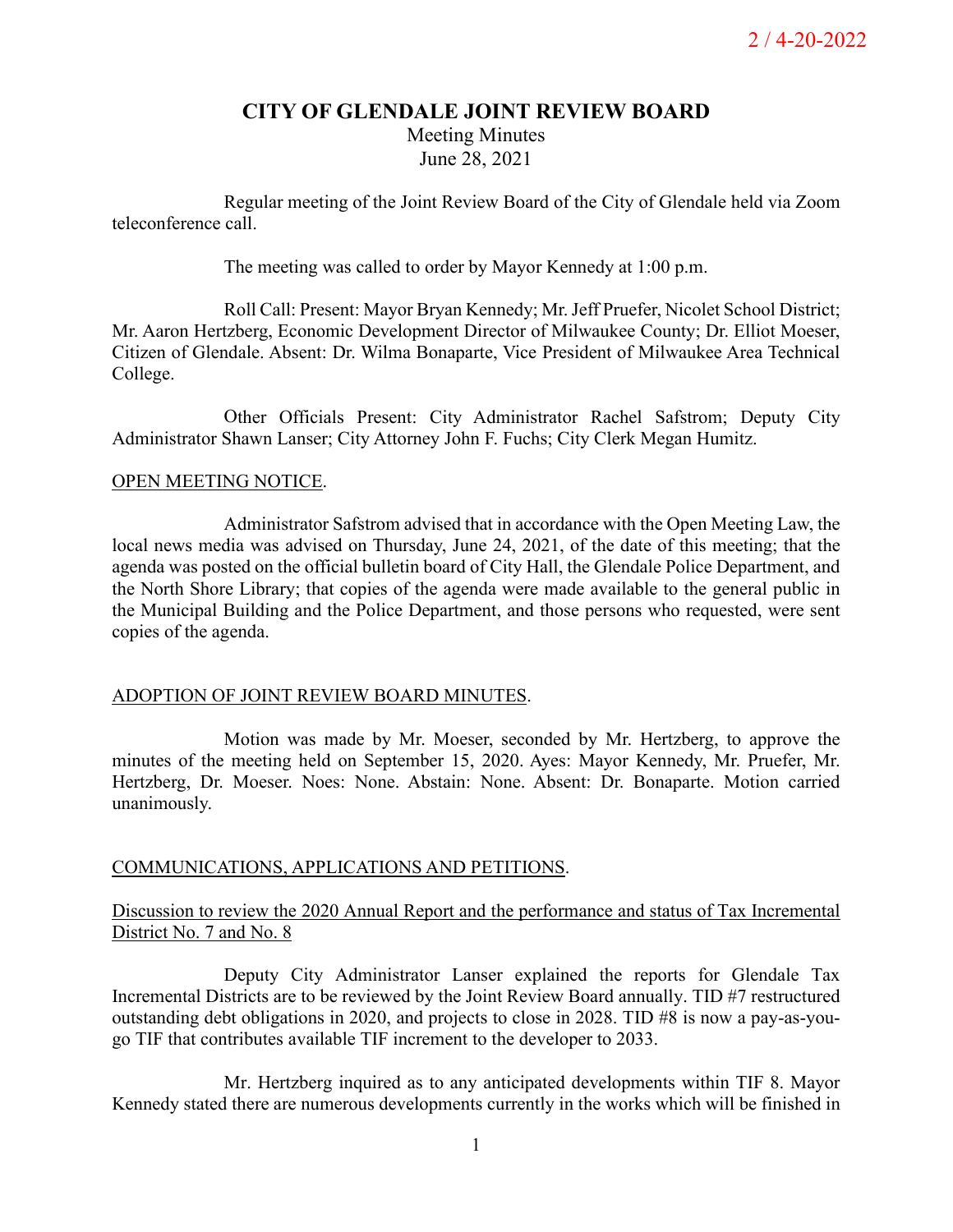2021 or 2022, including the apartments at Bayshore, Culver's, a potential new hotel development, Target, and several other possible projects on the horizon.

The next Joint Review Board meeting is anticipated to be scheduled for June 2022.

Motion was made by Mr. Hertzberg, seconded by Mr. Moeser, to place on file the reports for Tax Incremental Districts No. 7 and No. 8 as presented. Ayes: Mayor Kennedy, Mr. Pruefer, Mr. Hertzberg, Dr. Moeser. Noes: None. Abstain: None. Absent: Dr. Bonaparte. Motion carried unanimously.

## ADJOURNMENT.

There being no further business, motion was made by Mr. Pruefer, seconded by Mr. Herzberg, to adjourn the meeting. Ayes: Mayor Kennedy, Mr. Pruefer, Mr. Hertzberg, Dr. Moeser. Noes: None. Abstain: None. Absent: Dr. Bonaparte. Motion carried unanimously, and adjournment of the Joint Review Board was ordered at 1:09 p.m.

> Megan Humitz City Clerk

Recorded: June 29, 2021.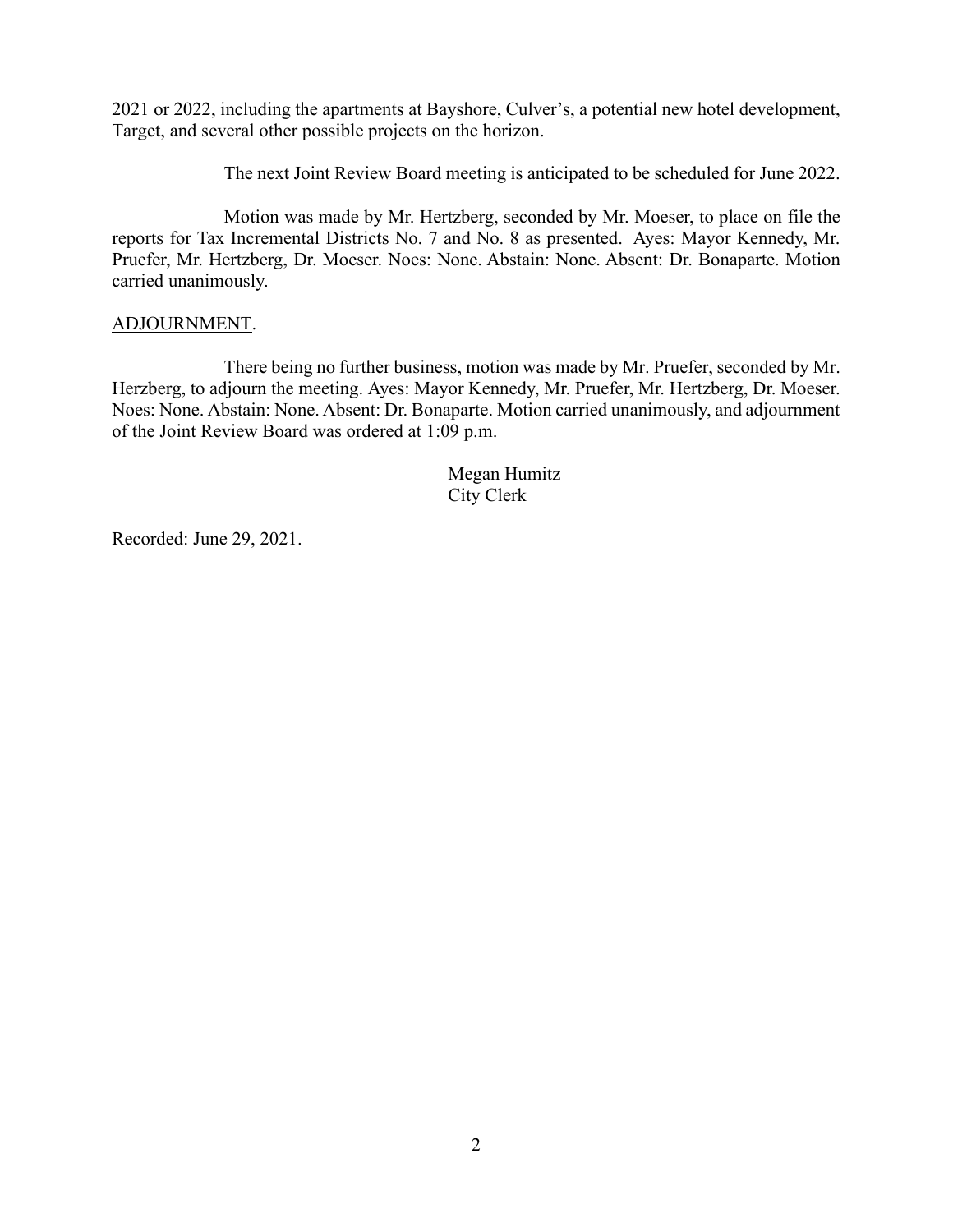<span id="page-3-0"></span>

5909 North Milwaukee River Parkway Glendale, WI 53209

| <b>SUBJECT:</b>      | Consider approval of a resolution extending the life of Tax Incremental District No.<br>8 for three years pursuant to Wisconsin State Statutes 66.1105(7)(am)4. |
|----------------------|-----------------------------------------------------------------------------------------------------------------------------------------------------------------|
| <b>FROM:</b>         | Darrell Hofland, Interim City Administrator                                                                                                                     |
| <b>MEETING DATE:</b> | April 20, 2022                                                                                                                                                  |

#### **FISCAL SUMMARY: STATUTORY REFERENCE:**

| <b>Budget Summary:</b>       | N/A | <b>Wisconsin Statues:</b> | 66.1105(7)(am)4.a |
|------------------------------|-----|---------------------------|-------------------|
| <b>Budgeted Expenditure:</b> | N/A | <b>Municipal Code:</b>    | N/A               |
| <b>Budgeted Revenue:</b>     | N/A |                           |                   |

#### **BACKGROUND/ANALYSIS:**

In 2002, Tax Incremental District (TID) No. 8 was created for the development project commonly known as Bayshore.

Following an economic downturn and abandonment of the property in 2017 by the owner/developer, the developer's lender took title of the property in lieu of foreclosure. The City, the Community Development Authority and Bayshore entered into an Amended and Restated Development Agreement effective as of August 1, 2019 pursuant to which Bayshore's owner/developer agreed to defease \$58.6 million in bonds previously issued by the City and CDA in consideration of the City and CDA's agreement to, among other things, pay all available tax increment from TID No. 8 to the owner/developer.

Subsequently, an amendment to TID No. 8 project plan was approved which recognized, as eligible TID expenditures, the payoff of all Glendale outstanding debt associated with the TID - \$41.7 million. The amendment also extended the life of TID No. 8 to August 26, 2033 and added additional property to TID No. 8 (formerly portions of soon-to-be closed TID No. 6).

In 2013, a law – Wisconsin Act 145 was approved which provided property tax relief aid to technical colleges. Consequently, the State legislature approved 66.1105(7)(am)4.a which allows for municipalities to request the Joint Review Board to extend the life of a TID an additional three years if the annual and total amount of tax increments over the remaining life of a TID were adversely impacted by Wisconsin Act 145 and provides supporting documentation.

Attached is an analysis by Bradley Viegut, Managing Director, Baird, which identifies a \$1+ million negative impact to date on TID No. 8 due to Act 145.

Also attached is an analysis by Cypress Equities, developer of Bayshore, which identifies a projected shortfall of TID No. 8 being able to cover its project cost within the current calendar year 2033 closure.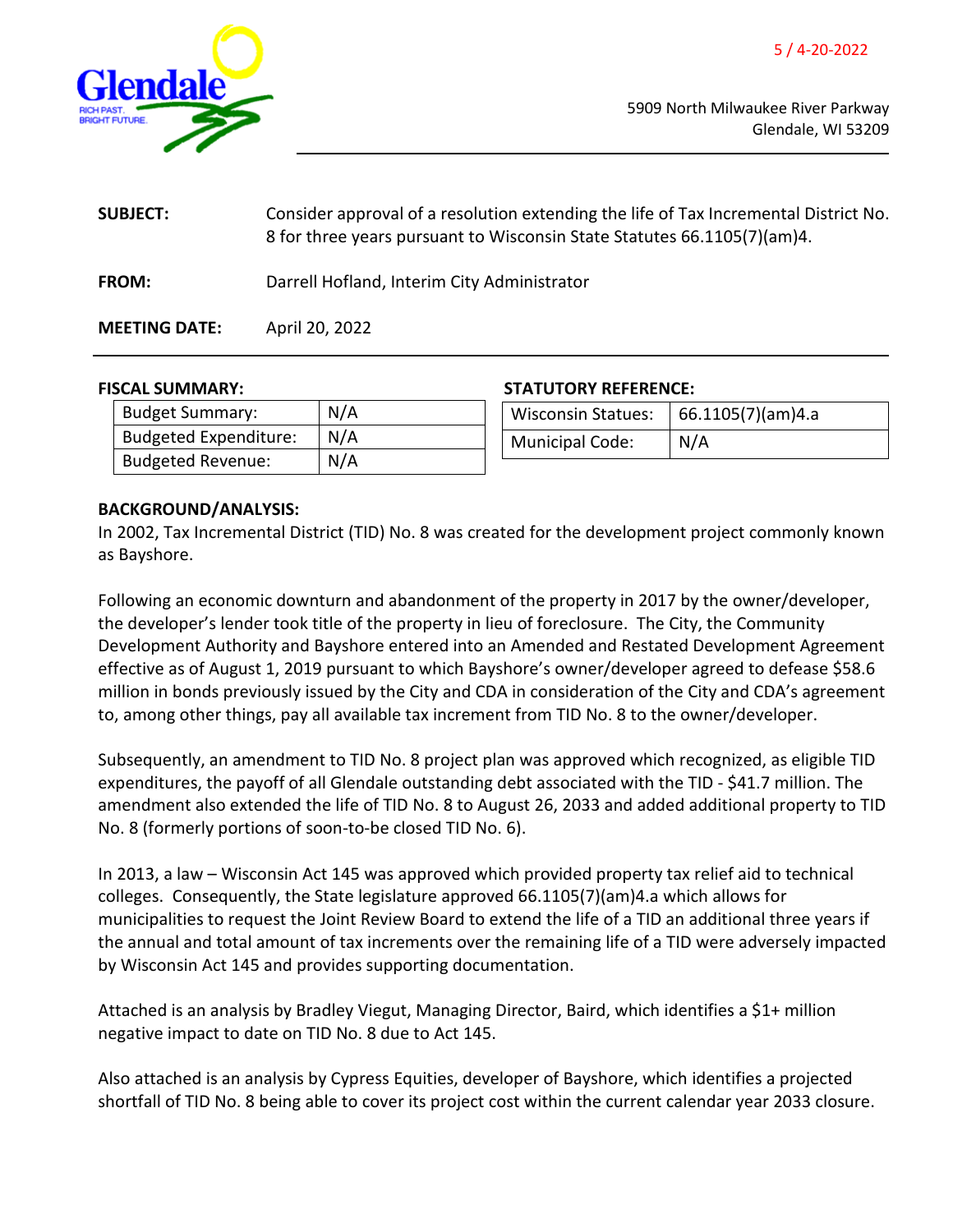

At their March 28 meeting, the Glendale Common Council and the Community Development Authority approved the "Joint Resolution of the Common Council and the Community Development Authority of the City of Glendale Requesting Extension of the Life of Tax Incremental Financing District No. 8 per Wisconsin Statute Section 66.1105(7)(am)4.a."

# **RECOMMENDATION:**

Staff recommends approval of the Resolution.

# **ACTION REQUESTED:**

Motion to approve the Tax Incremental District (TID) Technical College Extension Resolution for TID No. 8.

# **ATTACHMENTS:**

- 1. [Resolution Authorizing Technical College Extension for Tax Incremental District No. 8](https://www.glendale-wi.org/DocumentCenter/View/2549/Resolution-Authorizing-Technical-College-Extension-for-Tax-Incremental-Dictrict-No-8)
- 2. [Joint Resolution of the Common Council and the Community Development Authority of the City of](https://www.glendale-wi.org/DocumentCenter/View/2554/Joint-Resolution-TID-8-Extension) [Glendale Requesting Extension of the Life of Tax Incremental Financing District No. 8 per Wisconsin](https://www.glendale-wi.org/DocumentCenter/View/2554/Joint-Resolution-TID-8-Extension) Statute [Section 66.1105\(7\)\(am\)4.a.](https://www.glendale-wi.org/DocumentCenter/View/2554/Joint-Resolution-TID-8-Extension)
- 3. [Bayshore TID Increment Revenue Projections](https://www.glendale-wi.org/DocumentCenter/View/2551/Bayshore_TID-Increment-Revenue-Projections)
- 4. [Memo from John Fuchs, Community Development Authority Attorney](https://www.glendale-wi.org/DocumentCenter/View/2550/Memo-from-John-Fuchs)
- 5. [Baird Analysis of Request](https://www.glendale-wi.org/DocumentCenter/View/2553/Baird---Analysis-of-Request)
- 6. [Public Notice](https://www.glendale-wi.org/DocumentCenter/View/2548/Public-Notice---TIDs-9--8)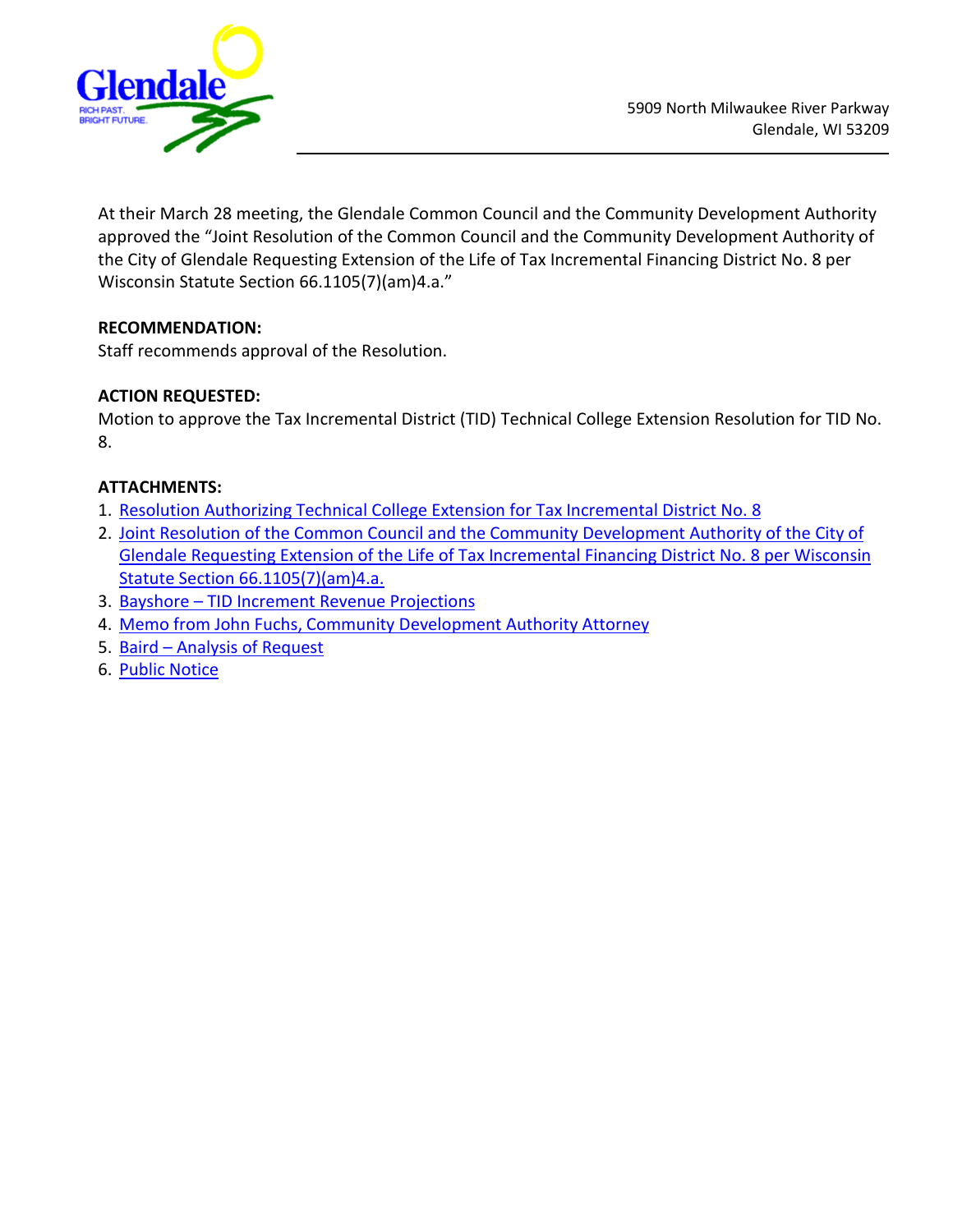<span id="page-5-0"></span>

5909 North Milwaukee River Parkway Glendale, WI 53209

| <b>SUBJECT:</b>      | Review draft Project Plan for Tax Incremental District No. 9 |
|----------------------|--------------------------------------------------------------|
| <b>FROM:</b>         | Darrell Hofland, Interim City Administrator                  |
| <b>MEETING DATE:</b> | April 20, 2022                                               |

#### **FISCAL SUMMARY: STATUTORY REFERENCE:**

| <b>Budget Summary:</b>       | N/A |
|------------------------------|-----|
| <b>Budgeted Expenditure:</b> | N/A |
| <b>Budgeted Revenue:</b>     | N/A |

| <b>Wisconsin Statues:</b> | 66.1105(4)(f) |
|---------------------------|---------------|
| <b>Municipal Code:</b>    | N/A           |

## **BACKGROUND/ANALYSIS:**

In late 2021, the City of Glendale was approached by a developer, Weas Development Company, who was interested in the redevelopment of several blighted properties at the southeast corner of North Green Bay Avenue and West Civic Drive.

Weas Development Company has entered into agreements to purchase 6.37 acres for the planned 2022-2023 construction of a 109,000 square foot office and research building. The development is expected to result in the employment of 200 new employees in Glendale at this new building.

A Project Plan has been created by Ehlers, Waukesha, WI (see attached). The Project Plan identifies that the estimated taxable value (land and improvements) of the project is \$21.8 million.

The estimated total TID project cost expenditures are approximately \$4.25 million of which:

- \$945,000 in public infrastructure projects
- \$3,100,000 in development incentives,
- \$80,000 in interest on long-term debt, and
- \$123,000 in administrative cost related to the creation and administration of the TID

The \$3.1 million in development incentives is intended to offset extraordinary costs associated with the impact of the site's contaminated and unstable soils. The extraordinary costs involve the building construction, parking lot construction, stormwater management facilities, and removal and property management of contaminated soils.

Without the TID projects and related costs including development incentives, the development would not occur. The economic benefits of the development are sufficient to compensate for the estimated project cost expenditures. The benefits outweigh the anticipated tax increments to be paid by the property owner in the district.